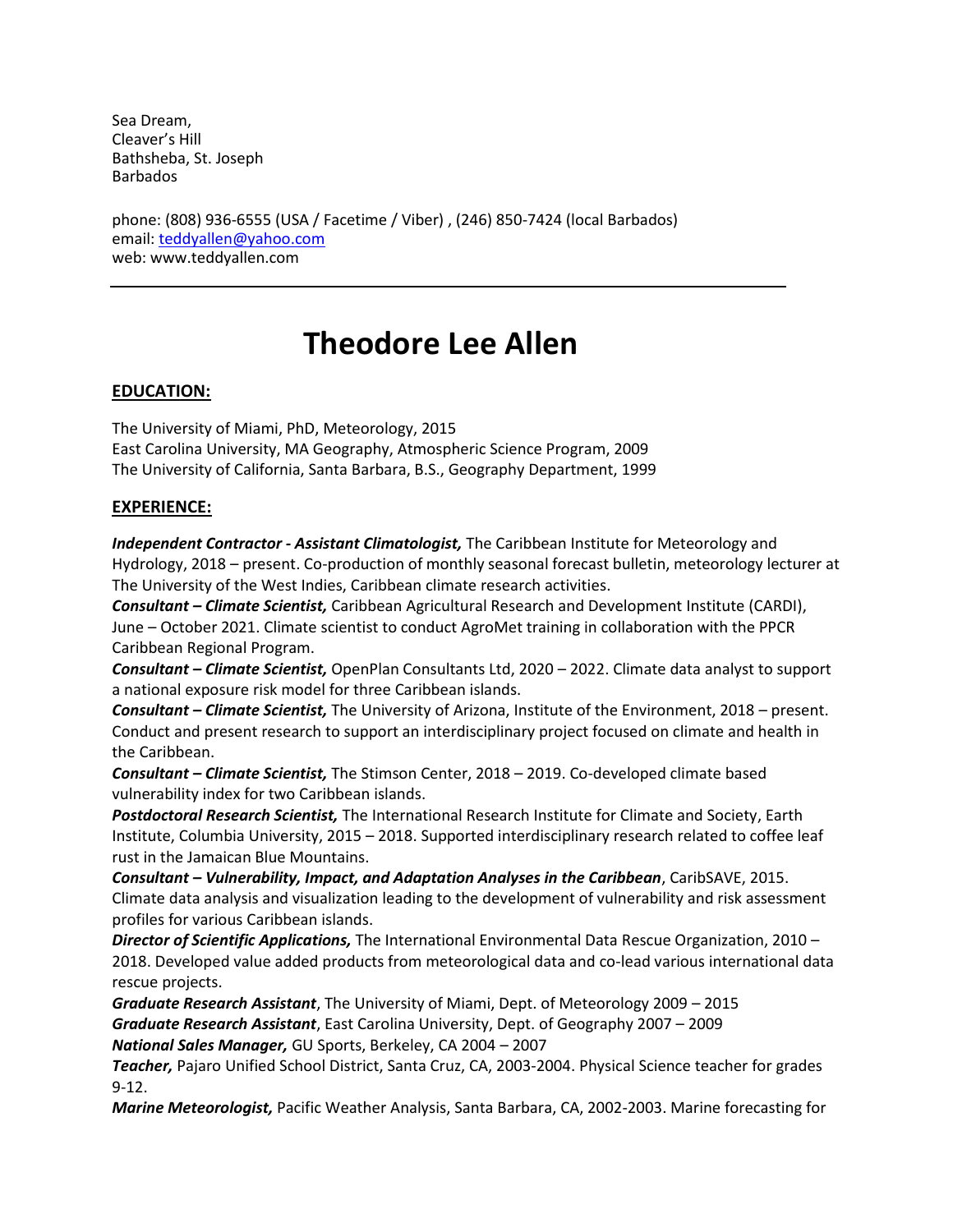public and private sector clients. *Weather Producer*, KSTS Television, San Jose, CA, 2002. Produced on air weather graphics *Senior Chemical Technician*, Santa Barbara, CA, 1999-2001. *Hazardous Materials Operations Technician*, Santa Barbara, CA, 1996-2000.

*Volunteer***,** The UN Food and Agriculture Organization, Winter 2009, Rome, Italy *Intern*, Scripps Institute of Oceanography, El Nino Research Cruise, Fall 1998 *Intern*, WJXT Weather Forecast Station, Jacksonville, FL, Summer 1998

## **INTERNATIONAL ENVIRONMENTAL DATA RESCUE PROJECTS:**

- Bangladesh Meteorology Department, Dhaka, Bangladesh, December 2015
- Zambia Meteorology Department, Lusaka, Zambia July 2015
- Department of Climate Change and Meteorological Services, Blantyre, Malawi July 2015
- Centre of Hydrometeorological Service at Cabinet of Ministers of the Republic of Uzbekistan (UZHYDROMET), Tashkent, Uzbekistan, October 2014
- African Center for Meteorological and Applications Development (ACMAD), Niamey, Niger July 2013
- National Service of Meteorology and Hydrology (SENAMHI), La Paz, Bolivia April 2012
- National Service of Terrestrial Studies (SNET) San Salvador, El Salvador, June 2011

## **RESEARCH WORKSHOP PARTICIPATION:**

- **2019 Dry Season Caribbean Climate Outlook Forum (CariCOF) Seasonal Forecast Training Workshop. May 25-27, 2019, Port of Spain, Trinidad**
- **2019 Wet Season Caribbean Climate Outlook Forum (CariCOF) Seasonal Forecast Training Workshop.** May 21-22, 2019, Simpson Bay, Sint-Maarten
- **Royal Society Frontiers of Science Meeting.** March 2019, Chicheley Hall, UK
- **2018 Dry Season Caribbean Climate Outlook Forum (CariCOF) Seasonal Forecast Training Workshop.** Nov 20-21, 2018, Bridgetown, Barbados
- **2018 Wet Season Caribbean Climate Outlook Forum (CariCOF) Seasonal Forecast Training Workshop.** May 22-23, 2018, Bridgetown, Barbados
- **2016 Dry Season Caribbean Climate Outlook Forum (CariCOF) Seasonal Forecast Training Workshop.** Dec 1-2, 2016, St. George's, Grenada
- **2016 Wet Season Caribbean Climate Outlook Forum (CariCOF) Seasonal Forecast Training Workshop.** May 25-28, 2016,Roseau, Dominica
- **Community Workshop: COCONet - Results, Sustainability, and Capacity Building.** May 3-5, 2016 Punta Cana, Dominican Republic.
- **2015 Wet Season Caribbean Climate Outlook Forum (CariCOF) Seasonal Forecast Training Workshop.** May 27-30, 2015, Rodney Bay, Saint Lucia
- **WMO International Workshop on Rescuing Climate Heritage of Indian Ocean Countries.** Apr. 21-24, 2014, Maputo, Mozambique
- **2013 Pan American Advanced Studies Institute (PASI) – Atmospheric Processes of Latin**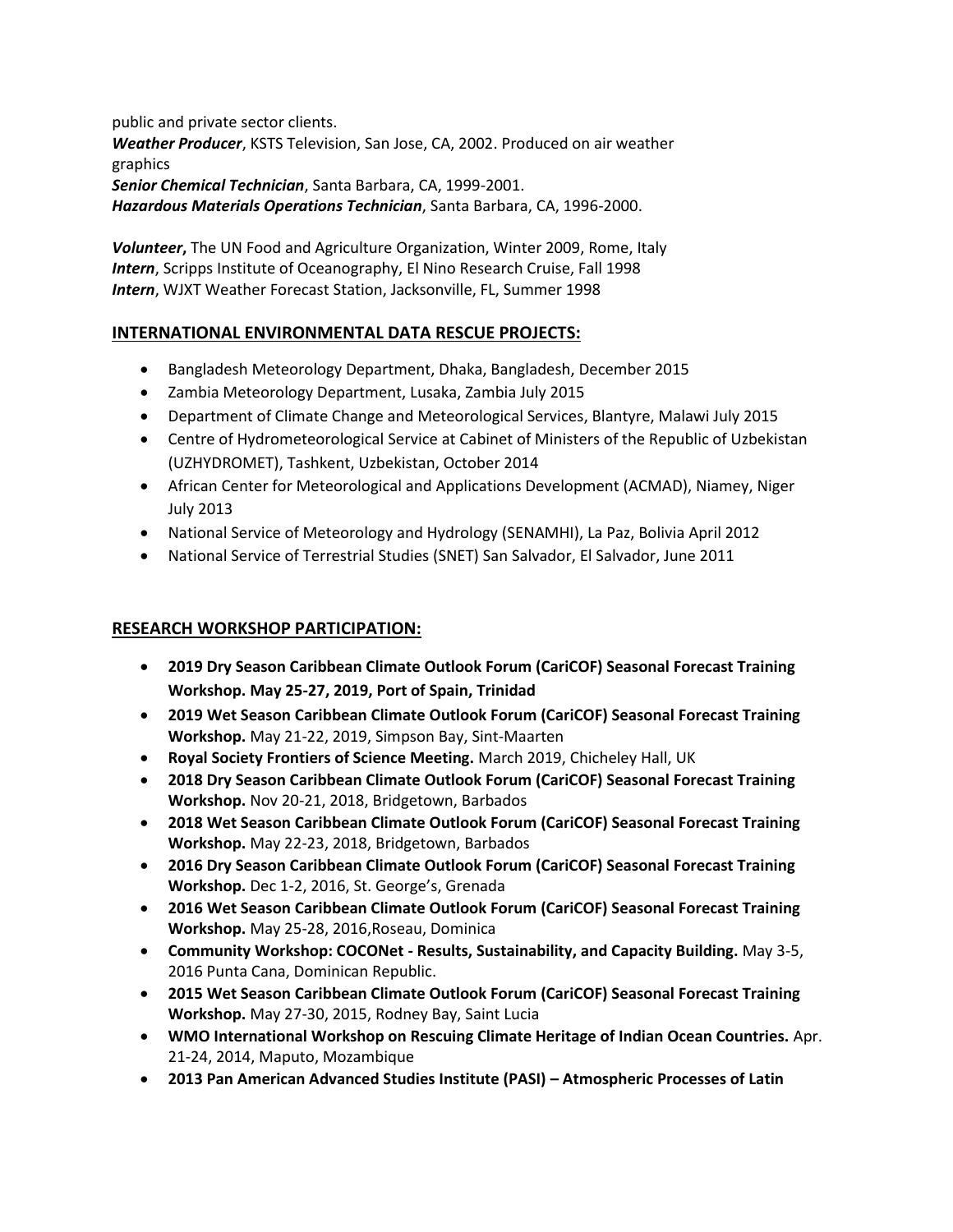- **America and the Caribbean: Observations, Analysis, and Impacts.** May 27 June 7, 2013, Cartagena, Colombia.
- **Climate Data Analysis and Visualization Using Online Webtools,** Sept. 25-28, 2012, Jimmit, Dominica.
- **Capacity Building Workshop on Data Rescue and Climate Change Indices: A Contribution to the Implementation of The Global Framework for Climate Services in the Caribbean,** May 7-10, 2012, Kingston, Jamaica.
- **2011 National Center for Atmospheric Research and Center for Disease Control Colloquium on Climate and Health**, July 11-15, 2011 Boulder, Colorado.
- **Asia-Pacific Network for Global Change Research: Improving Pacific Island Meteorological Data Rescue and Data Visualization Capabilities through Involvement in Emerging Climate Research Programs**, Auckland, New Zealand, Sept. 2010.

### **PROFESSIONAL SERVICE:**

- WMO Education and Training Program on Marine Services Course for the Caribbean, cofacilitator 2022
- World Meteorological Organization of the United Nations Expert Team on Marine Meteorology and Oceanography for Region IV, co-chair, 2021-present
- World Meteorological Organization of the United Nations Expert Team on Marine Meteorology and Oceanography Capacity Development for Region IV, member 2021-present
- World Meteorological Organization of the United Nations State of the Climate Report 2021, coauthor
- World Meteorological Organization of the United Nations State of the Climate Report 2020, coauthor
- NOAA CPO grant peer-review panelist, 2017

#### **PROFESSIONAL MEMBERSHIPS:**

American Geophysical Union – member 2001-present **American Meteorological Society** – member – 2001-present

#### **COMPUTING SKILLS:**

**GIS**: ArcView **Data analysis and visualization**: GrADS, IDL, IDV, Python **Remote sensing analysis**: ENVI, ERDAS-Imagine **Multimedia**: Adobe Photoshop, Premiere Elements, Lightroom